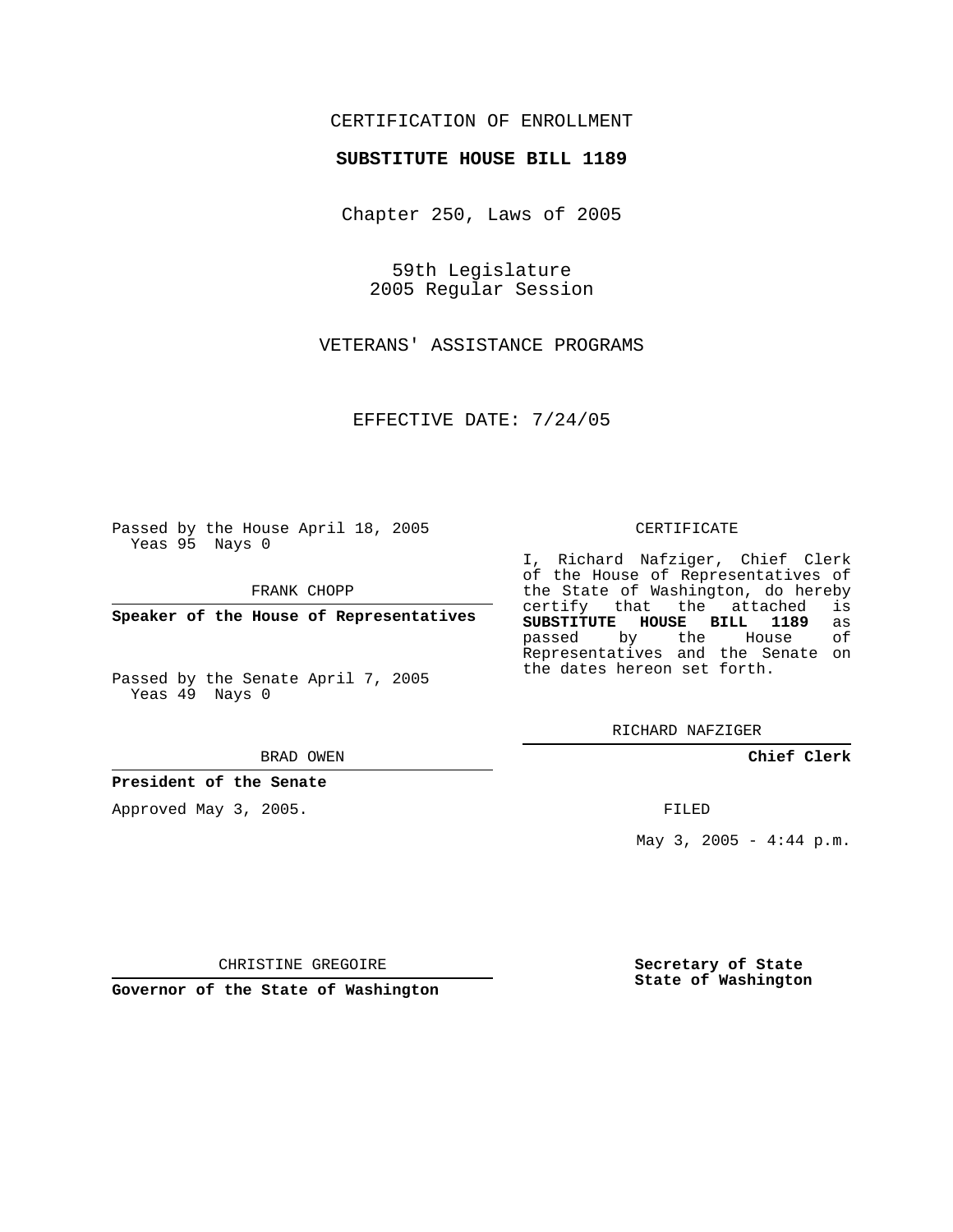# **SUBSTITUTE HOUSE BILL 1189** \_\_\_\_\_\_\_\_\_\_\_\_\_\_\_\_\_\_\_\_\_\_\_\_\_\_\_\_\_\_\_\_\_\_\_\_\_\_\_\_\_\_\_\_\_

\_\_\_\_\_\_\_\_\_\_\_\_\_\_\_\_\_\_\_\_\_\_\_\_\_\_\_\_\_\_\_\_\_\_\_\_\_\_\_\_\_\_\_\_\_

## AS AMENDED BY THE SENATE

Passed Legislature - 2005 Regular Session

## **State of Washington 59th Legislature 2005 Regular Session**

**By** House Committee on Local Government (originally sponsored by Representatives Moeller, Bailey, McCoy, Armstrong, Williams, Newhouse, Fromhold, Springer, Ericks, Flannigan, Curtis, Cody, Condotta, Appleton, Hinkle, Morrell, Campbell, Pearson, Chase, Dickerson, Linville, Woods, Kenney, O'Brien, Conway, Lantz, Sells, Kagi, Ormsby, Haigh, Upthegrove, Hasegawa and Kilmer)

READ FIRST TIME 03/04/05.

 AN ACT Relating to veterans' relief; amending RCW 73.08.010, 73.08.070, and 73.08.080; adding new sections to chapter 73.08 RCW; creating a new section; and repealing RCW 73.08.030, 73.08.040, and 73.08.050.

5 BE IT ENACTED BY THE LEGISLATURE OF THE STATE OF WASHINGTON:

 NEW SECTION. **Sec. 1.** (1) It is the intent of the legislature that each county establish a veterans' assistance program to benefit indigent veterans and their families. These programs must be funded, at least in part, by veterans' assistance funds. The legislature intends also for each county to establish a veterans' advisory board responsible for advising the county legislative authority on needed and appropriate assistance programs for local indigent veterans and their families. Recognizing the valuable insight and perspectives that veterans offer, it is the intent of the legislature that each board be comprised entirely of veterans.

 (2) The legislature recognizes that ongoing veterans' relief or assistance programs in some areas of the state have provided meaningful assistance to indigent veterans and family members. The legislature further recognizes that veterans' service organizations have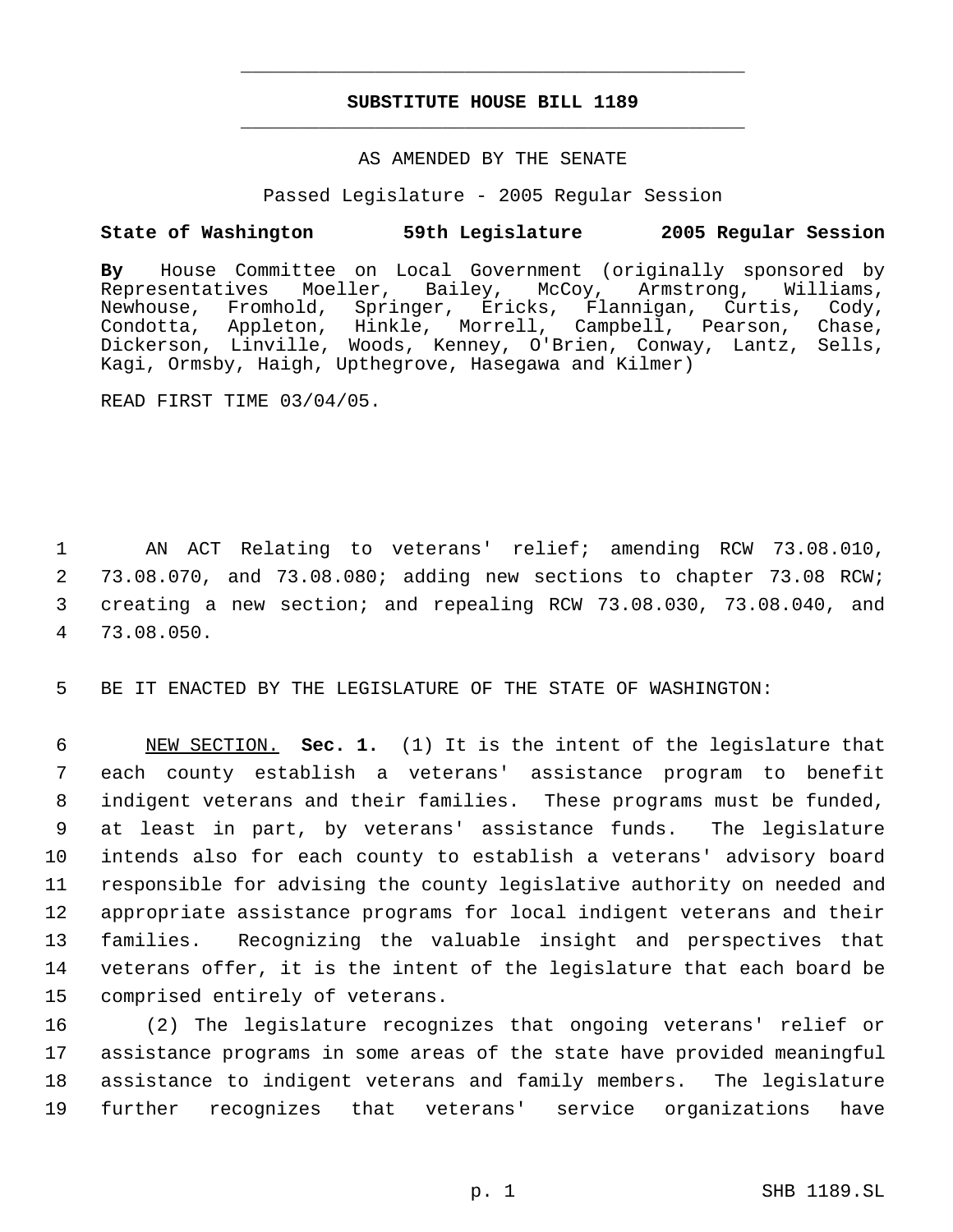traditionally been the initial point of contact for indigent veterans and family members seeking assistance. In recognition of these factors, the legislature intends to authorize, upon the satisfaction of certain administrative requirements, existing veterans' relief or assistance programs to continue providing needed and effective assistance to indigent veterans and their families.

 (3) The legislature recognizes that counties respond to the needs of indigent veterans and family members in the manner most appropriate to the needs and resources of the county. The legislature intends for the provisions of this act to facilitate the effective use of assistance funds through efficient model programs that benefit veterans and family members experiencing financial hardships.

 (4) It is the policy of the state of Washington that bias shall not play a role in the distribution of the veterans' assistance fund.

 NEW SECTION. **Sec. 2.** A new section is added to chapter 73.08 RCW to read as follows:

 The definitions in this section apply throughout this chapter unless the context clearly requires otherwise.

 (1) "Direct costs" includes those allowable costs that can be readily assigned to the statutory objectives of this chapter, consistent with the cost principles promulgated by the federal office of management and budget in circular No. A-87, dated May 10, 2004.

 (2) "Family" means the spouse, widow, widower, and dependent children of a living or deceased veteran.

 (3) "Indigent" means a person who is defined as such by the county legislative authority using one or more of the following definitions:

 (a) Receiving one of the following types of public assistance: Temporary assistance for needy families, general assistance, poverty- related veterans' benefits, food stamps or food stamp benefits transferred electronically, refugee resettlement benefits, medicaid, or supplemental security income;

 (b) Receiving an annual income, after taxes, of up to one hundred fifty percent or less of the current federally established poverty level, or receiving an annual income not exceeding a higher qualifying income established by the county legislative authority; or

 (c) Unable to pay reasonable costs for shelter, food, utilities, and transportation because his or her available funds are insufficient.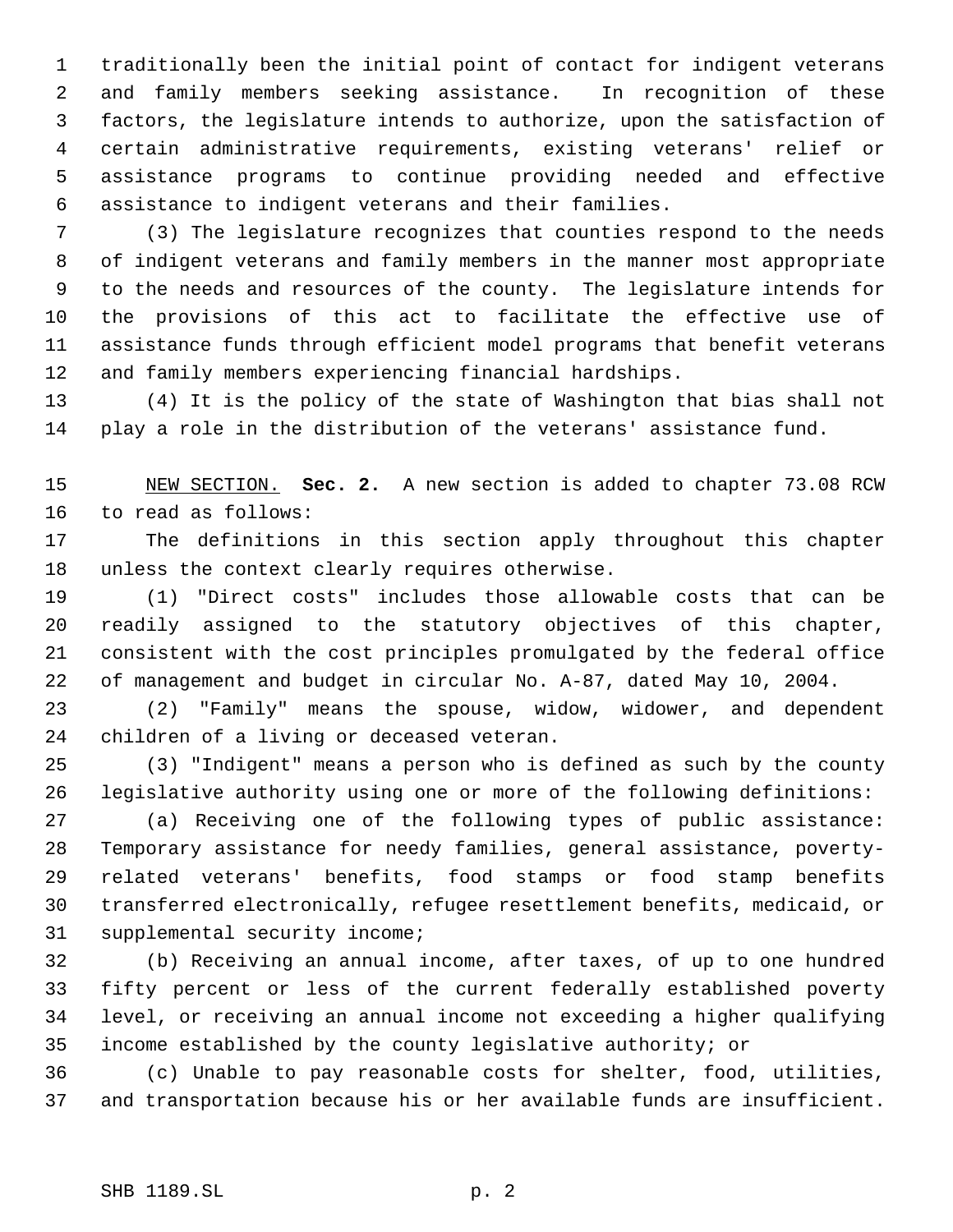(4) "Indirect costs" includes those allowable costs that are generally associated with carrying out the statutory objectives of this chapter, but the identification and tracking of those costs cannot be readily assigned to a specific statutory objective without an accounting effort that is disproportionate to the benefit received. A county legislative authority may allocate allowable indirect costs to its veterans' assistance fund if it is accomplished in a manner consistent with the cost principles promulgated by the federal office of management and budget in circular No. A-87, dated May 10, 2004.

 (5) "Veteran" has the same meaning as defined in RCW 41.04.005 and 41.04.007.

 (6) "Veterans' advisory board" means a board established by a county legislative authority under the authority of section 4 of this act.

 (7) "Veterans' assistance fund" means an account in the custody of the county auditor, or the chief financial officer in a county operating under a charter, that is funded by taxes levied under the authority of RCW 73.08.080.

 (8) "Veterans' assistance program" means a program approved by the county legislative authority under the authority of RCW 73.08.010 that is fully or partially funded by the veterans' assistance fund authorized by RCW 73.08.080.

 **Sec. 3.** RCW 73.08.010 and 2002 c 292 s 7 are each amended to read as follows:

 $(1)$  For the relief of indigent ((and suffering)) veterans ((as 26 defined in RCW 41.04.007 and)), their families  $((\theta \cdot \theta))$ , and the families 27 of ((those)) deceased indigent veterans, ((who need assistance in any  $e$ ity, town or precinct in this state,)) the legislative authority of  $((the))$  each county  $((in which the city, town or precient is situated)$  shall provide such sum or sums of money as may be necessary, to be drawn upon by the commander and quartermaster, or commander and 32 adjutant or commander and service officer of any post, camp or chapter 33 of any national organization of veterans now, or which may hereafter be, chartered by an act of congress in the city or town upon recommendation of the relief committee of said post, camp or chapter: PROVIDED, Said veteran or the families of those deceased are and have 37 been residents of the state for at least twelve months, and the orders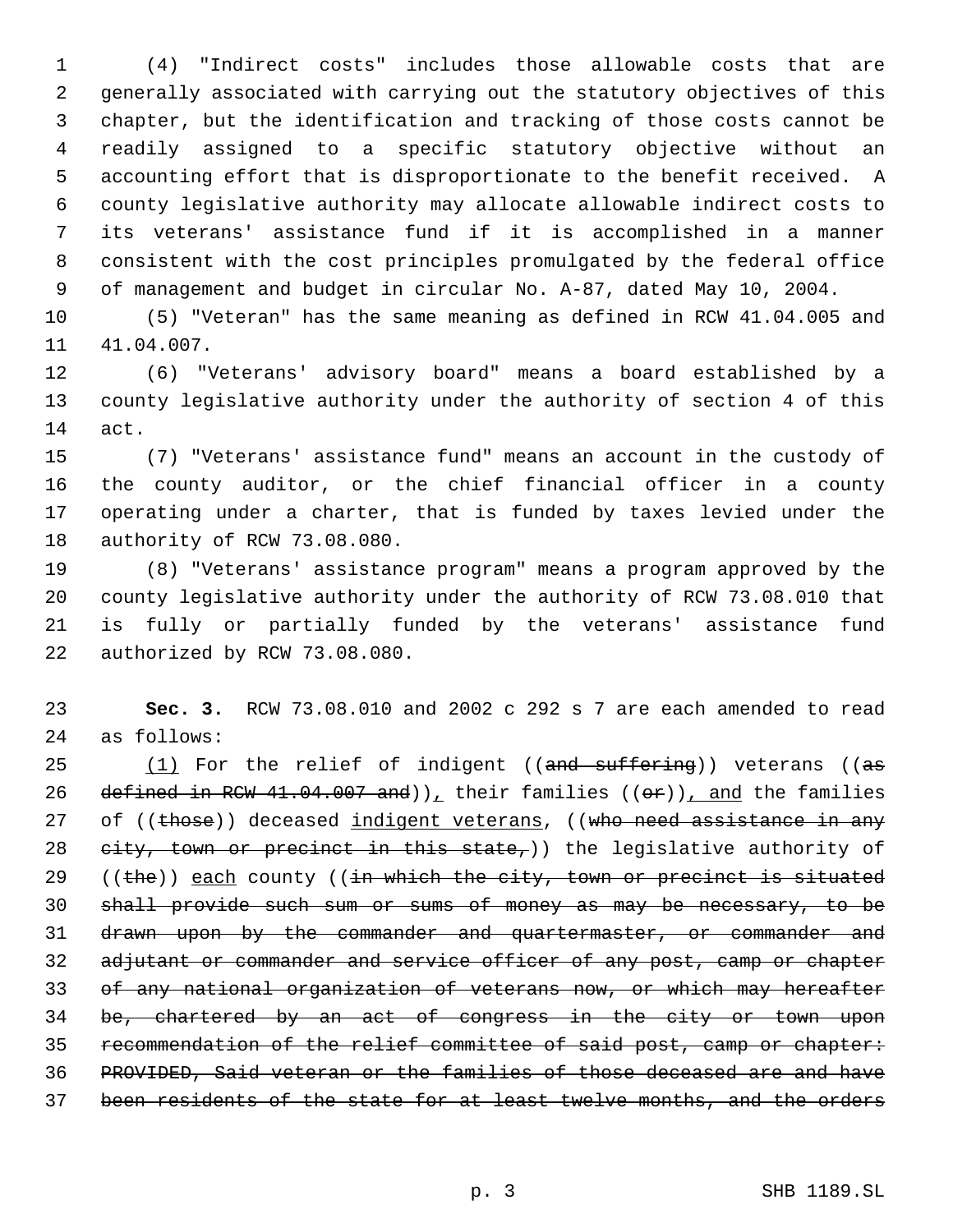of said commander and quartermaster, or commander and adjutant or commander and service officer shall be the proper voucher for the 3 expenditure of said sum or sums of money)) shall establish a veterans' assistance program to address the needs of local indigent veterans and 5 their families. The county legislative authority shall consult with and solicit recommendations from the veterans' advisory board established under section 4 of this act to determine the appropriate services needed for local indigent veterans. Veterans' assistance programs shall be funded, at least in part, by the veterans' assistance fund created under the authority of RCW 73.08.080. (2) The county legislative authority may authorize other entities

 to administer a veterans' assistance program or programs through 13 grants, contracts, or interlocal agreements. If the county legislative authority authorizes another entity to administer a veterans' 15 assistance program or programs, the terms of the grant, contract, or 16 interlocal agreement must, for each program, specify:

- (a) The details of the program;
- (b) The responsibilities of all parties;
- (c) The duration of the program;
- 20 (d) The costs and sources of funding;
- (e) Any insurance or bond requirements;
- (f) The format and frequency of progress and final reports; and
- (g) Any other information deemed necessary or appropriate by either party.

 (3) If the county legislative authority authorizes another entity to administer a veterans' assistance program or programs, the authorized entity should, to the extent feasible and consistent with this chapter, ensure that a local branch of a nationally recognized veterans' service organization is the initial point of contact for a veteran or family member seeking assistance.

 (4) Nothing in this section shall prohibit or be construed as prohibiting a county from authorizing the continued operation of a veterans' relief or assistance program or programs existing on January 1, 2005, if the authorizing legislative authority:

 (a) Solicits advice from the veterans' advisory board established in section 4 of this act; and

 (b) Satisfies the grant, contractual, or interlocal agreement requirements of subsection (2) of this section.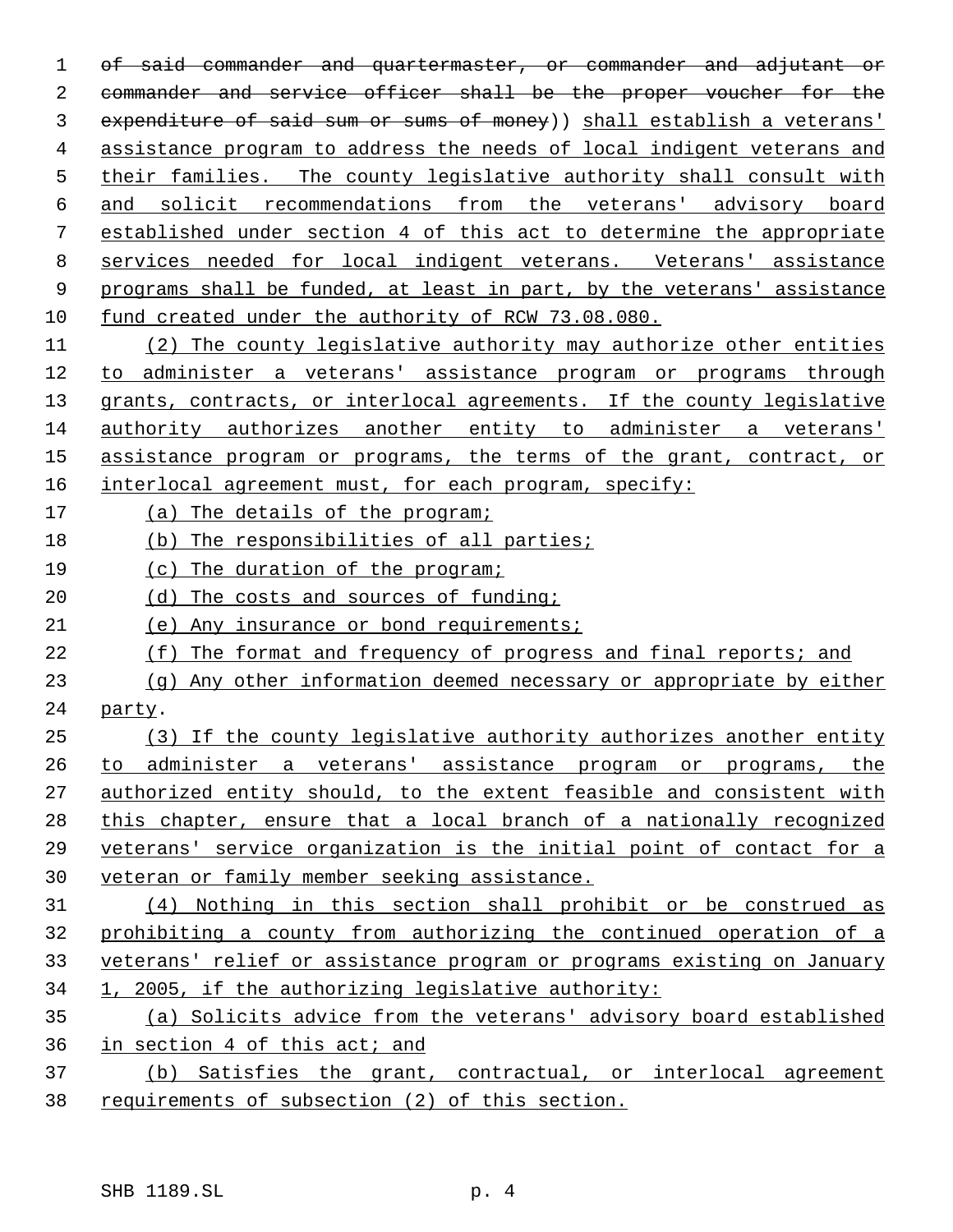NEW SECTION. **Sec. 4.** A new section is added to chapter 73.08 RCW to read as follows:

 (1) The legislative authority for each county must establish a veterans' advisory board. Upon its establishment, the board shall advise the county legislative authority on the needs of local indigent veterans, the resources available to local indigent veterans, and programs that could benefit the needs of local indigent veterans and their families.

 (2) The county legislative authority must solicit representatives from either local branches of nationally recognized veterans' service organizations or the veterans' community at large, or both, to serve on the board. No fewer than a majority of the board members shall be members from nationally recognized veterans' service organizations and only veterans are eligible to serve as board members.

 (3) Service on the board is voluntary. The county legislative authority may provide for reimbursement to board members for expenses incurred.

 **Sec. 5.** RCW 73.08.070 and 2002 c 292 s 9 are each amended to read as follows:

20 ((It shall be the duty of))  $(1)$  The legislative authority ((in each 21 of the counties in this state to)) for each county must designate 22 ((some)) a proper authority ((other than the one designated by law for the care of paupers and the custody of criminals who shall cause to be 24  $interred)$ ) to be responsible, at the expense of the county ((the body of any honorably discharged veterans as defined in RCW 41.04.007 and the wives, husbands, minor children, widows or widowers of such 27 veterans, who shall hereafter die)), for the burial or cremation of any deceased indigent veteran or deceased family member of an indigent 29 veteran who died without leaving means sufficient to defray funeral 30 expenses( $\left(i + \text{and when requested so to do by the commanding officer of } \right)$ 31 any post, camp or chapter of any national organization of veterans now, or which may hereafter be, chartered by an act of congress or the relief committee of any such posts, camps or chapters: PROVIDED, HOWEVER, That such interment shall not cost more than)). The costs of such a burial or cremation may not exceed the limit established by the 36 county legislative authority nor be less than three hundred dollars.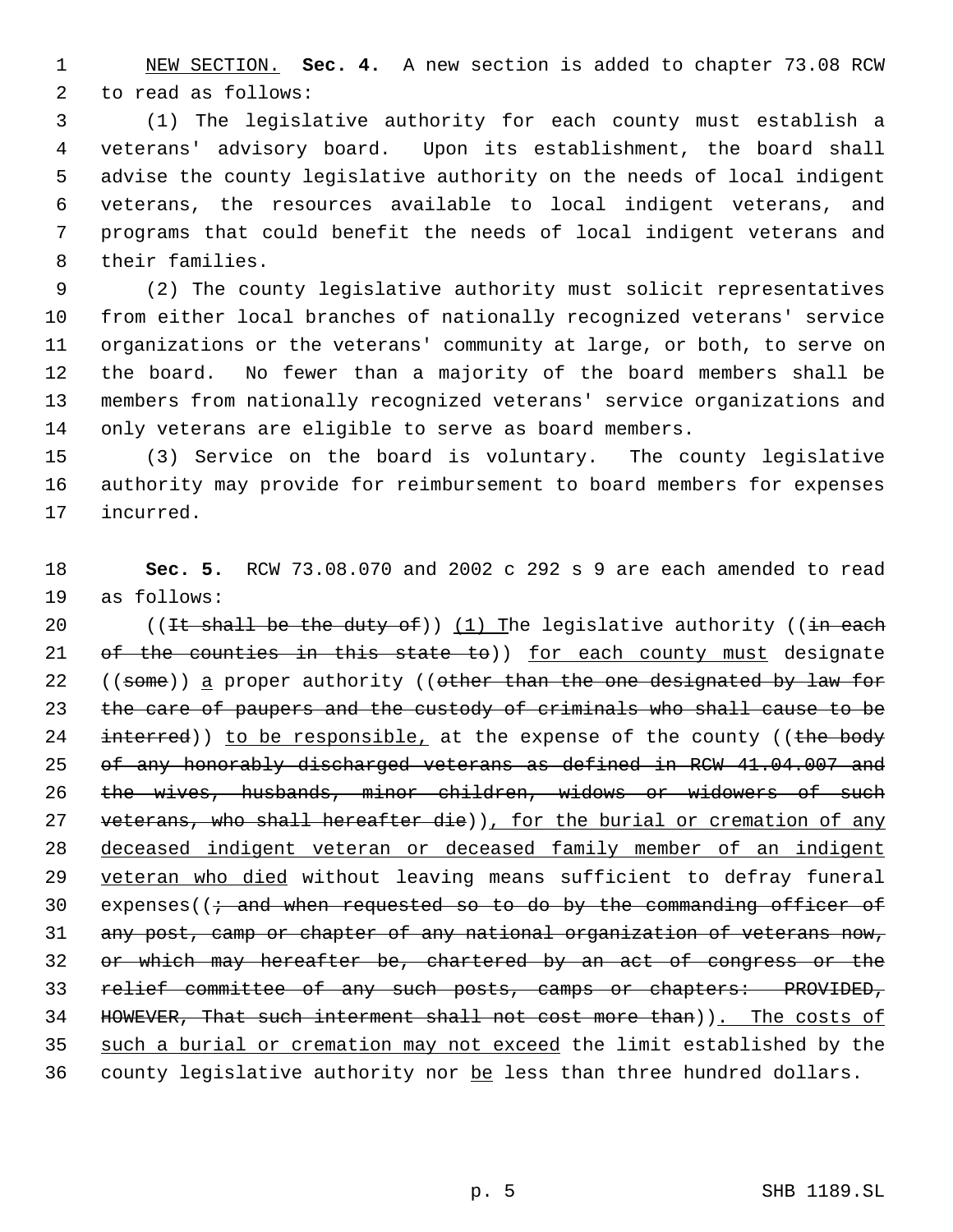1 (2) If the deceased has relatives or friends who desire to conduct 2 the burial or cremation of such deceased person, then ((upon request of said commander or relief committee)) a sum not to exceed the limit established by the county legislative authority nor less than three 5 hundred dollars shall be paid to ((said)) the relatives or friends by 6 the county ((treasurer, upon)) auditor, or by the chief financial officer in a county operating under a charter. Payment shall be made 8 to the relatives or friends upon presenting to the auditor or chief 9 financial officer due proof of the death  $((and))_+$  burial  $((of-any))_+$ 10 person provided for by this section and proof of expenses incurred)) or cremation, and expenses incurred.

 (3) Expenses incurred for the burial or cremation of a deceased 13 indigent veteran or the deceased family member of an indigent veteran as provided by this section shall be paid from the veterans' assistance fund authorized by RCW 73.08.080.

 **Sec. 6.** RCW 73.08.080 and 1985 c 181 s 2 are each amended to read as follows:

18 (1) The legislative ((authorities of the several counties in this 19 state)) authority in each county shall levy, in addition to the taxes now levied by law, a tax in a sum equal to the amount which would be raised by not less than one and one-eighth cents per thousand dollars of assessed value, and not greater than twenty-seven cents per thousand dollars of assessed value against the taxable property of their respective counties, to be levied and collected as now prescribed by law for the assessment and collection of taxes, for the purpose of 26 creating ((the veteran's)) a veterans' assistance fund ((for the relief of honorably discharged veterans as defined in RCW 41.04.005 and the indigent wives, husbands, widows, widowers and minor children of such 29 indigent or deceased veterans, to be disbursed for such relief by such 30 county legislative authority: PROVIDED, That if)). Expenditures from the veterans' assistance fund, and interest earned on balances from the fund, may be used only for: (a) The veterans' assistance programs authorized by RCW 73.08.010;

 (b) The burial or cremation of a deceased indigent veteran or deceased family member of an indigent veteran as authorized by RCW 73.08.070; and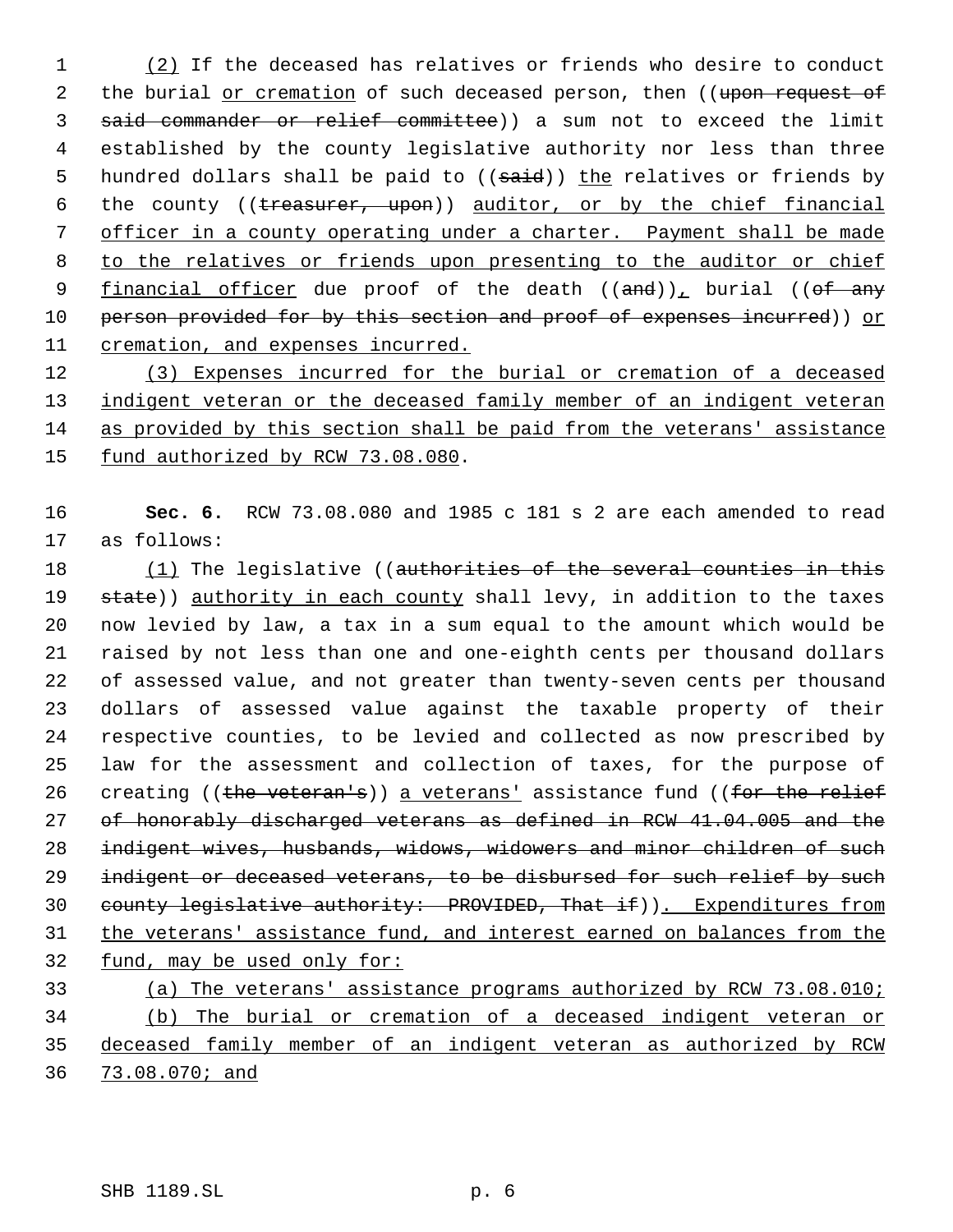(c) The direct and indirect costs incurred in the administration of 2 the fund as authorized by subsection (2) of this section.

3 (2) If the funds on deposit((, less outstanding warrants, 4 residing)) in the ((veteran's)) veterans' assistance fund, less outstanding warrants, on the first Tuesday in September exceed the expected yield of one and one-eighth cents per thousand dollars of assessed value against the taxable property of the county, the county 8 legislative authority may levy a lesser amount( $\left( \div \right)$  PROVIDED FURTHER, 9 That the)). The direct and indirect costs incurred in the 10 administration of ((said veteran's)) the veterans' assistance fund 11 shall be computed by the county ((treasurer)) auditor, or the chief 12 financial officer in a county operating under a charter, not less than 13 annually ((and such amount)). Following the computation of these direct and indirect costs, an amount equal to these costs may then be 15 transferred from the ((veteran's)) veterans' assistance fund ((as 16 herein provided for) to the county current expense fund.

 (3) The amount of a levy allocated to the purposes specified in this section may be reduced in the same proportion as the regular property tax levy of the county is reduced by chapter 84.55 RCW.

 NEW SECTION. **Sec. 7.** A new section is added to chapter 73.08 RCW to read as follows:

 The department of social and health services shall exempt payments provided under sections 2 and 4 of this act and RCW 73.08.010, 73.08.070, and 73.08.080 when determining eligibility for public assistance.

 NEW SECTION. **Sec. 8.** The following acts or parts of acts are each repealed:

 (1) RCW 73.08.030 (Procedure where no veterans' organization in precinct) and 1983 c 295 s 2, 1947 c 180 s 2, 1945 c 144 s 2, 1921 c 41 s 2, 1907 c 64 s 2, & 1888 p 208 s 2;

 (2) RCW 73.08.040 (Notice of intention to furnish relief--Annual statement) and 1947 c 180 s 3, 1945 c 144 s 3, 1921 c 41 s 3, 1907 c 64 s 3, & 1888 p 209 s 3; and

(3) RCW 73.08.050 (Performance bond may be required) and 1983 c 295